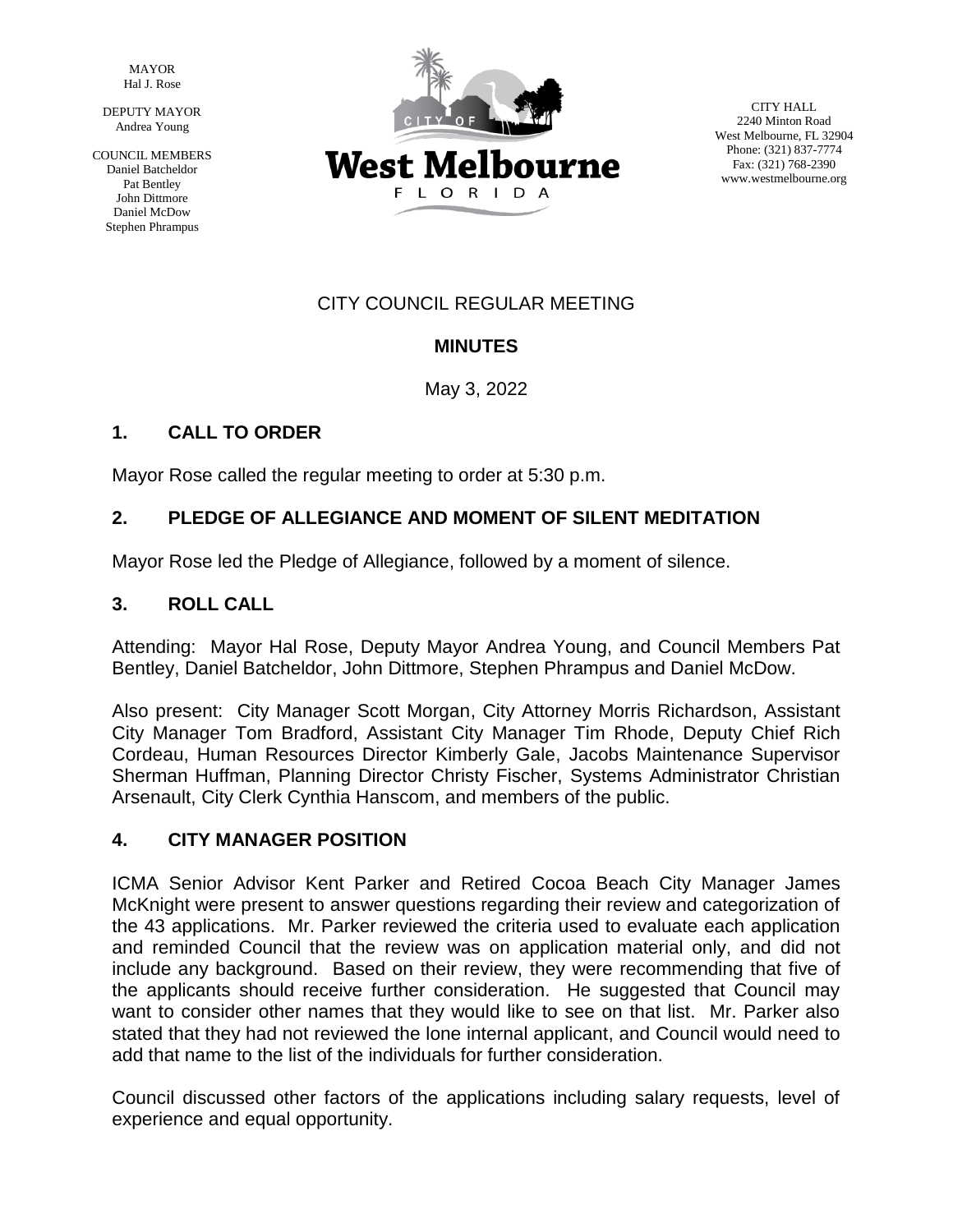Council also discussed needed background investigation on the candidate and the need to be thorough. They also discussed the current backgrounds that are completed for employees and additional background needed for this position.

Council discussed the qualifications of the internal applicant.

*Council Member Phrampus moved to begin contract negotiations with the internal candidate, Timothy Rhode, contingent on a thorough background search. Council Member Dittmore seconded the motion.*

Council Member Batcheldor stated the other qualified candidates should receive the same consideration and opportunity that has been provided to Mr. Rhode. Although, Mr. Rhode may be the best candidate, he believed the other candidates deserved a further look.

Council discussed preliminary google searches on the other candidates and the qualifications of the five candidates.

*Council then voted on the motion to begin contract negotiations with the internal applicant, Timothy Rhode, which passed 6-1, with Council Member Batcheldor opposed.*

### **5. RECESS**

*Council recessed the meeting at 6:20 p.m. and reconvened to address regular business at approximately 6:30 p.m.*

### **6. PRESENTATIONS/PROCLAMATIONS/INTRODUCTIONS**

**Introduction of New Employees**. Assistant Chief Rich Cordeau introduced Police Officer William O'Connell, who started with the City on April 15, and Police Officer Timothy D'Ambra, who started with the City on April 22.

Planning Director Christy Fischer introduced Planner Cynthia Snay, who started with City on April 11.

**Proclamation for Turquoise Awareness Week**. Mayor Rose presented a proclamation to Debra and Kent Smith recognizing the second week of May as Turquoise Takeover Week, and encouraged all residents of West Melbourne to learn more about lung cancer risk factors and early detection.

### **7. PUBLIC HEARINGS**

**Small Scale Amendment and Rezoning for City-Owned Park Hill Properties**. Planning Director Fischer presented the second reading of ordinances for a small scale comprehensive plan map amendment and rezoning for city-owned properties located on Park Hill Boulevard. She stated the five properties totaled approximately 4.51 acres.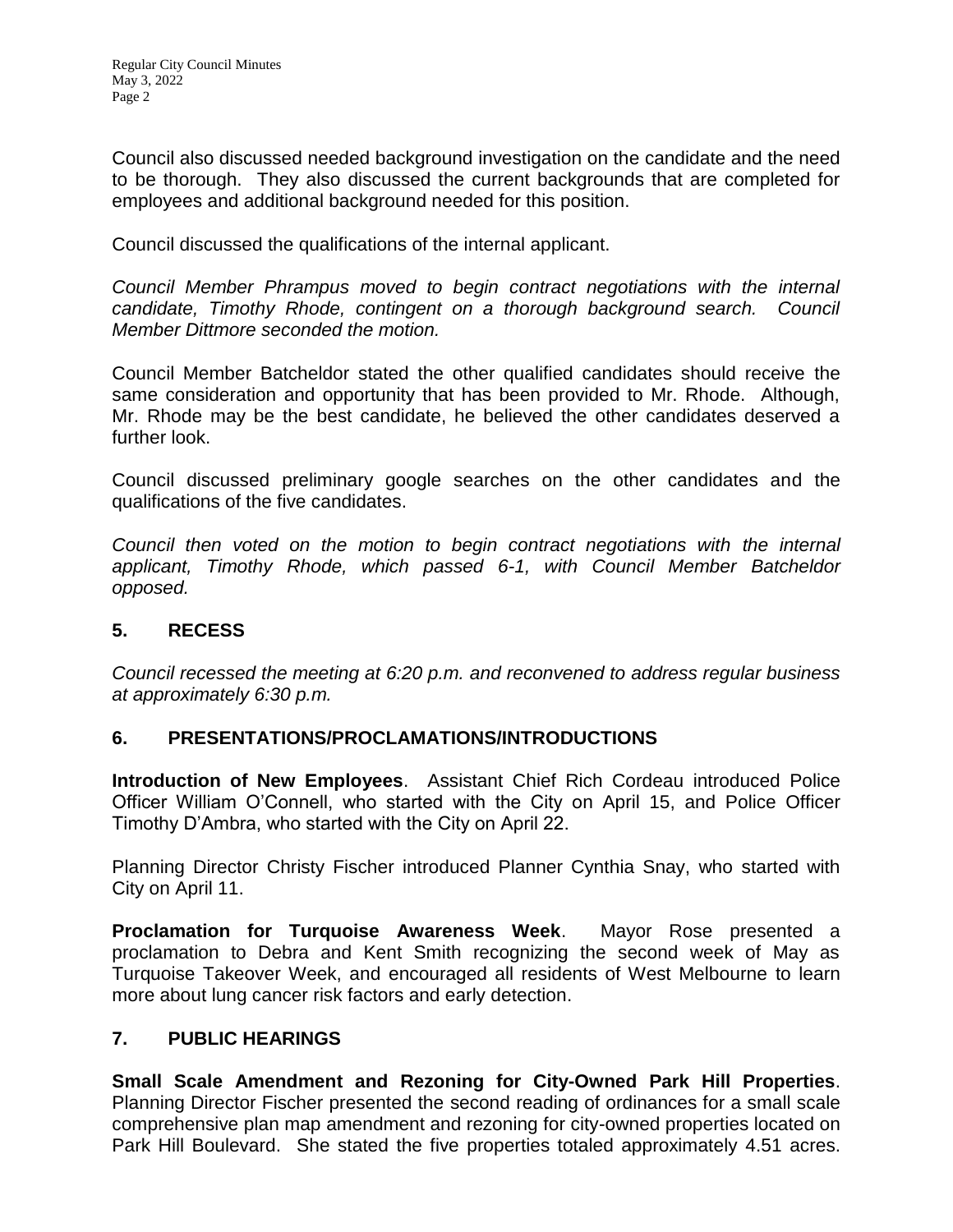The large property on the east side will be for the future water plant. She reviewed the surrounding land uses and noted the proposed use would be compatible.

Planning Director Fischer also discussed the rezoning and provided an analysis showing that it would be consistent with land development regulations. She added that the recommendation was to approve both the small scale amendment and the rezoning with a condition to provide additional landscaping around the water plant.

City Attorney Richardson read Ordinances Nos. 2022-07 and 2022-08 in title only:

### **ORDINANCE NO. 2022-07**

AN ORDINANCE OF THE CITY OF WEST MELBOURNE, BREVARD COUNTY, FLORIDA, AMENDING THE FUTURE LAND USE MAP OF THE COMPREHENSIVE PLAN TO CHANGE THE FUTURE LAND USE FOR FIVE (5) PARCELS OF LAND TOTALLING 4.51 ACRES LOCATED ON PARK HILL BOULEVARD, SOUTH OF HENRY AVENUE, AND AS MORE FULLY DESCRIBED HEREIN FROM LD-RES (LOW-DENSITY RESIDENTIAL) TO INST (INSTITUTIONAL); PROVIDING AN EFFECTIVE DATE.

### **ORDINANCE NO. 2022-08**

AN ORDINANCE OF THE CITY OF WEST MELBOURNE, BREVARD COUNTY, FLORIDA, REZONING FIVE (5) PARCELS OF LAND TOTALING 4.51 ACRES GENERALLY LOCATED ON PARK HILL BOULEVARD, SOUTH OF HENRY AVENUE, AND AS MORE FULLY DESCRIBED HEREIN FROM R-1AA (SINGLE-FAMILY RESIDENTIAL) TO P-1 (INSTITUTIONAL); PROVIDING AN EFFECTIVE DATE.

City Attorney Richardson reminded Council that the rezoning was a quasi-judicial hearing and asked for any disclosures on meetings or visits to the site. There were no disclosures.

Mayor Rose opened the public hearing. There being no comments, he closed the public hearing.

Council Member Phrampus asked about the homes owned by the City and currently leased. Planning Director said the institutional use allows for residential.

*Council Member Phrampus moved to approve the second reading of Ordinance No. 2022-07, the small scale comprehensive plan map amendment to change the future*  land use on five city-owned parcels from Low Density Residential to Institutional. *Council Member Bentley seconded the motion, which passed unanimously.*

*Council Member Bentley moved to approve the second reading of Ordinance No. 2022- 08, rezoning five city-owned parcels from Single-Family Residential to Institutional, with the condition that the small scale comprehensive plan amendment is approved, and with enhanced landscaping along the water plant perimeters. Council Member Phrampus seconded the motion, which passed unanimously.*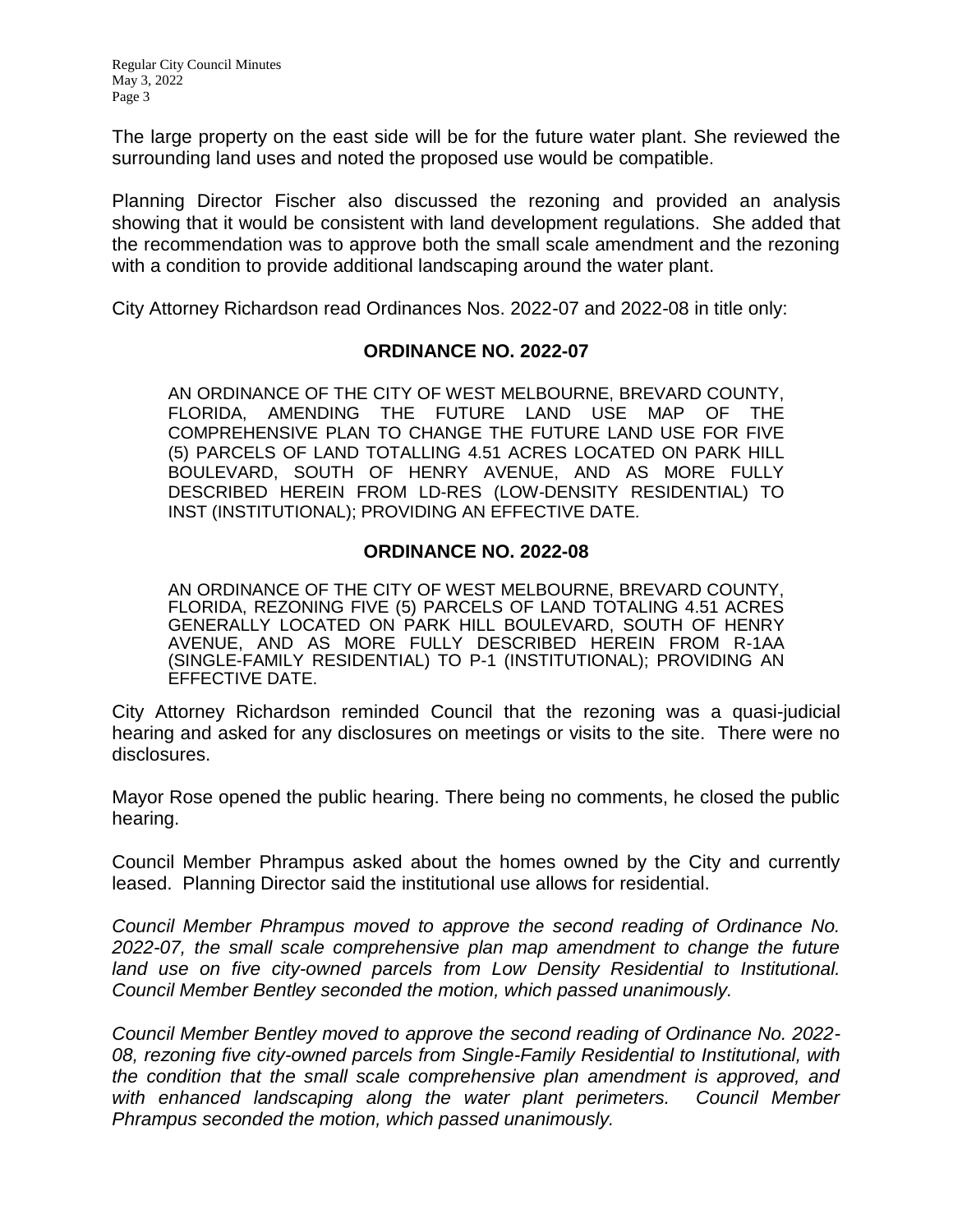**Small Scale Amendment Rezoning and Development Agreement for Property at 3780 and 3820 Minton Road**. Planning Director Fischer presented the second reading of ordinances for the small scale amendment and rezoning of properties located at 3780 and 3820 Minton Road. The properties were owned by Fred Boozer and the proposed project would be called Sawgrass Lakes Center. The developer was proposing a small scale amendment and rezoning for 6.29 acres to allow for indoor self-storage. In order to construct the self-storage, the future land use of the rear portion would need to be changed from commercial to industrial. The area along Minton Road would remain as commercial. The property was currently vacant and undeveloped. Because there was a strip of land along Norfolk Parkway that was not owned by the developer, there would be no direct access to Norfolk Parkway. Planning Director Fischer provided an analysis and reviewed the traffic impacts.

Planning Director Fischer reviewed the request to rezone the rear portion of the property from commercial to industrial. The developer had agreed through a development agreement to limit the use to only indoor self-storage. The Planning and Zoning Board met on April 13 and recommended approval of both the small scale amendment and the rezoning.

Planning Director Fischer reviewed the development agreement and presented a conceptual drawing showing the proposed development. At the previous Council meeting, there was discussion about possible future access to Norfolk Parkway. She stated the development agreement would define that possible future access which would run with the property. The development agreement also provided other restrictions, such as no outdoor storage, limited hours of operation, and minimum width of interior loading zones. She presented elevation drawings of the buildings and showed a depiction provided by the developer from Minton Road.

City Attorney Richardson read Ordinance Nos. 2022-05 and 2022-06 in title only:

### **ORDINANCE NO. 2022-06**

AN ORDINANCE OF THE CITY OF WEST MELBOURNE, BREVARD COUNTY, FLORIDA, REZONING THE WESTERNMOST 6.29 ACRE PORTION OF PARCELS OF LAND LOCATED AT 3780 AND 3820 MINTON ROAD, AND AS MORE FULLY DESCRIBED HEREIN, FROM C-1 (LOW DENSITY COMMERCIAL) TO M-1 (LIGHT INDUSTRIAL AND WAREHOUSING); PROVIDING AN EFFECTIVE DATE.

#### **ORDINANCE NO. 2022-07**

AN ORDINANCE OF THE CITY OF WEST MELBOURNE, BREVARD COUNTY, FLORIDA, AMENDING THE FUTURE LAND USE MAP OF THE COMPREHENSIVE PLAN TO CHANGE THE FUTURE LAND USE FOR FIVE (5) PARCELS OF LAND TOTALLING 4.51 ACRES LOCATED ON PARK HILL BOULEVARD, SOUTH OF HENRY AVENUE, AND AS MORE FULLY DESCRIBED HEREIN FROM LD-RES (LOW-DENSITY RESIDENTIAL) TO INST (INSTITUTIONAL); PROVIDING AN EFFECTIVE DATE.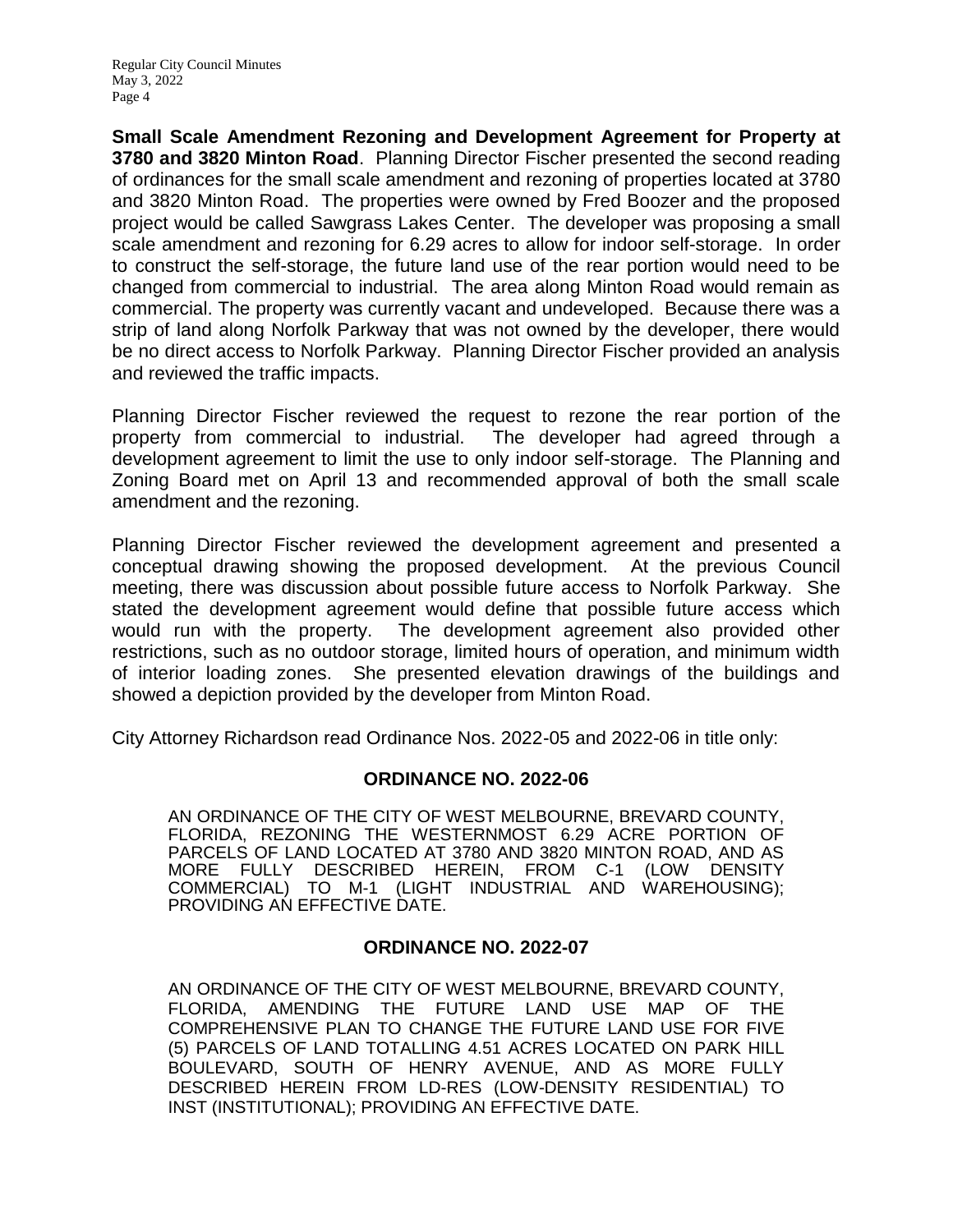City Attorney Richardson reminded Council that the rezoning and development agreement would be considered as a quasi-judicial hearing and asked for disclosures. He noted that Council had received an email from Harvey Hester prior to the meeting. Mayor Rose disclosed that he had driven by the site, had met with the applicant, the president of DR Horton, and City staff. Council Member Dittmore disclosed that he had prior business relationship with the agent for the property owner, Tony Masone, and he had talked with him about this project the previous week. Council Member Bentley disclosed he had met with City staff and talked with Mr. Harvey Hester.

Mayor Rose opened the public hearing. There being no comments, he closed the public hearing.

Council Member Phrampus expressed concern with the zoning that would be established. Also, he stated he hoped to see a more residential-looking architectural design.

Deputy Mayor Young asked if the residents were notified of this hearing. Planning Director Fischer stated that an ad was placed prior to the first hearing with notice of both meetings. Notices were sent to property owners within 500 feet prior to the first hearing. She stated that Sawgrass Lakes residents were not sent notices because those homes are more than 500 feet away.

Council Member Dittmore stated that the industrial use would not be compatible. He was also concerned about the impacts for properties to the north that might also ask for industrial zoning in the future.

Council Member McDow asked if there were other pockets of industrial use. Planning Director Fischer confirmed there were areas in the City where industrial uses were adjacent to commercial uses.

Council Member Batcheldor asked why storage facilities were industrial rather than commercial. Planning Director Fischer stated that storage facilities could be permitted in either commercial or industrial. However, the City has zoned for mini-storage uses in the industrial and not commercial. The theory was that it would align with warehousing and wholesaling.

Council Member Batcheldor stated that his concerns were with the traffic and suitable uses to buffer residential. The indoor self-storage would generate less traffic than most commercial uses.

Mayor Rose stated that the use did not fit the area. The restrictions placed in the development agreement clearly depict why the use would not be compatible.

Cole Oliver, representing the developer, believed the issues expressed by Council could be mitigated through the development agreement. He understood this project may not be what the neighborhood would like to see but he felt it would be a good use of the property with minimal traffic impacts.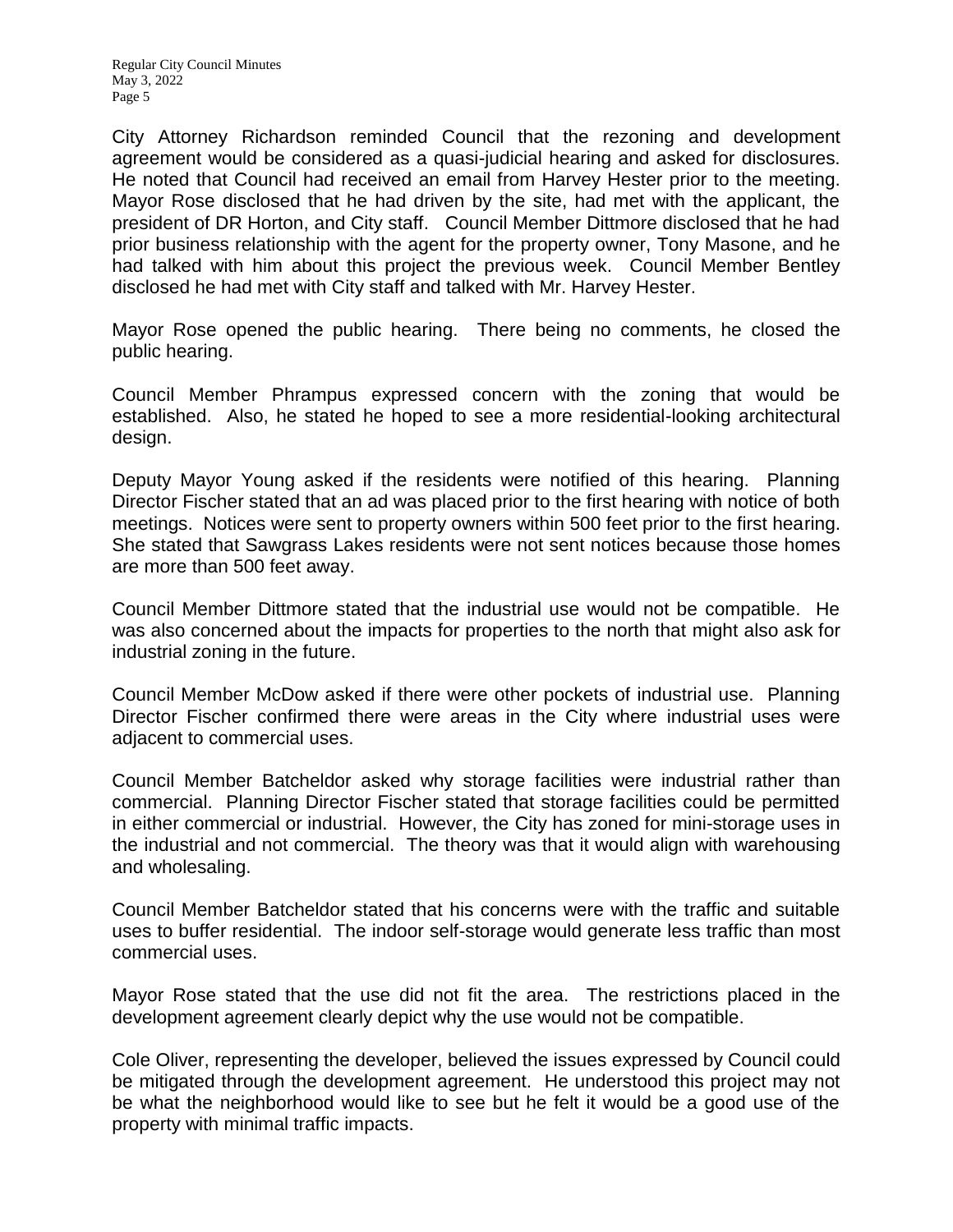*Council Member Phrampus moved to deny Ordinance No. 2022-05 for a small scale comprehensive plan map amendment for the 6.29 acres of property located at the northwest corner of Minton Road and Norfolk Parkway. Deputy Mayor Young seconded the motion, which passed 5-2, with Council Members McDow and Batcheldor opposed*.

As a result of this denial, no action was needed on Ordinance No. 2022-06 to rezone the property or on the Sawgrass Lakes Center development agreement.

**Legacy of West Melbourne Apartments**. Planning Director Fischer presented the initial site plan for the 199-unit apartment community known as Legacy at West Melbourne. The site was 14.03 acres and was annexed in 2006. The parcel along John Rodes Boulevard in front of the parcel was in Brevard County and was originally a strawberry farm. She presented architectural drawings and noted that the site plan met the code requirements. The developer would be meeting recreation requirements through an in lieu agreement. Planning Director Fischer stated that, in regards to transportation, a traffic study was completed and it was estimated the development would create 1,090 daily trips. She presented plans for the turning lanes to be constructed on John Rodes Boulevard. She noted the turning lanes would be finalized by the County. The site plan also included saving 45 trees while removing 84. The plan was consistent with the comprehensive plan objectives and goals. Planning Director Fischer noted that the Planning & Zoning Board met on March 9 and recommended approval of the site plan with conditions.

City Attorney Richardson reminded Council that this was a quasi-judicial hearing and asked for any disclosures. Mayor Rose stated he had met with City staff and was provided with an overview of the project. Council Members Dittmore, Bentley and Phrampus disclosed that they had visited the site.

City Attorney Richardson asked that a third condition be added for the restricted covenant for the front portion of open space be reviewed by the City Attorney prior to recording.

Mayor Rose opened the public hearing.

Sandy Michelson, 745 Greenwood Manor Circle, stated she understood the plan met the requirements of the code. However, she was concerned with the level of traffic on John Rodes Boulevard. She did not believe the vehicles would be able to make a left hand turn because traffic would be backed up. She stated a more comprehensive look at the traffic impacts needed to be considered when reviewing development plans.

Kimberly Rezanka, representing Legacy Residential Group, distributed color version of the site plan. She noted the plan was consistent with the site plan process. They had met with the County and agreed to provide turning lanes on John Rodes Boulevard. She also stated there would be a restricted covenant for the front parcel noting that it would only be used as amenities for the Legacy complex. Ms. Rezanka stated the developers were not planning to sell the complex once it was built.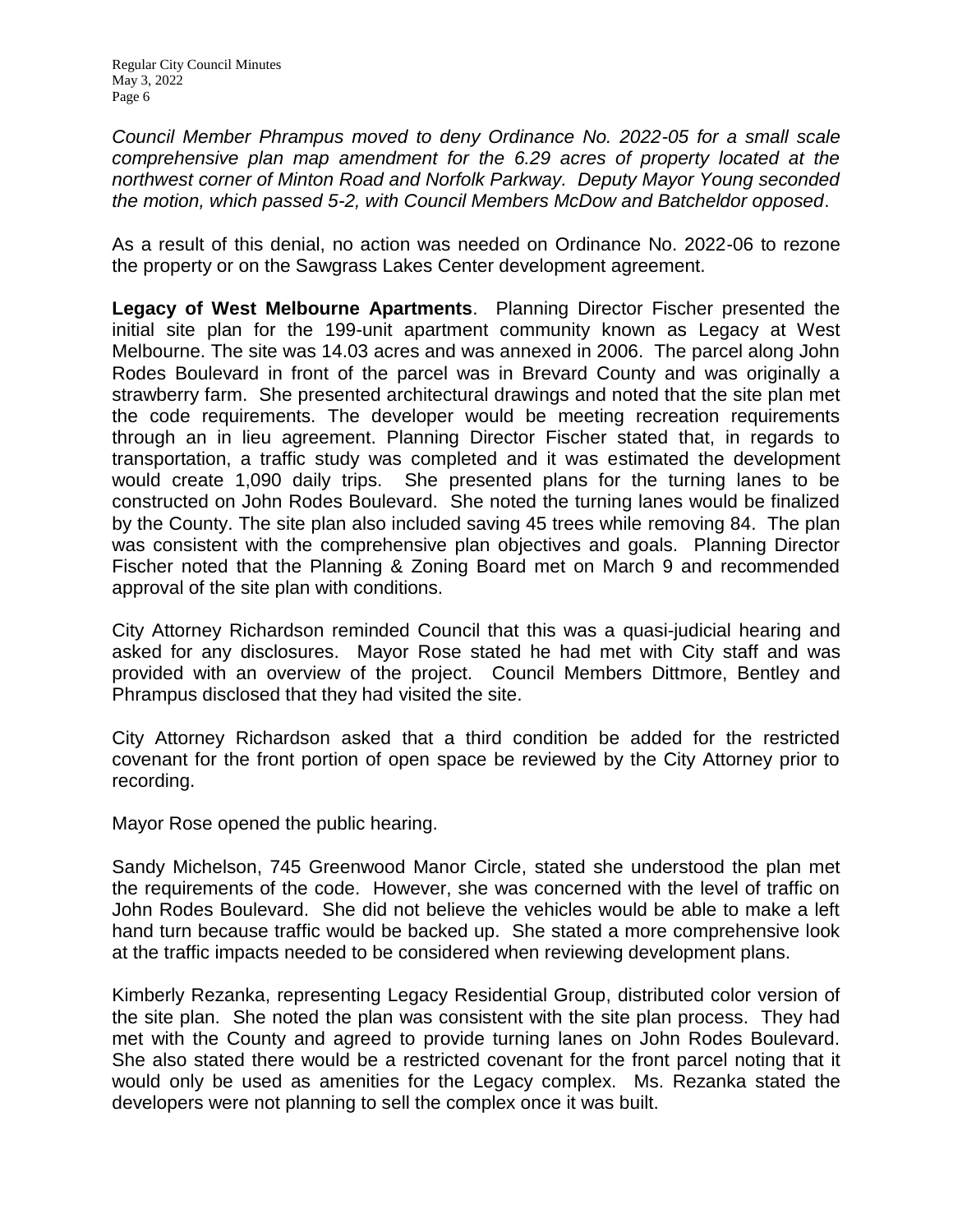Council Member McDow asked what kind of amenities would be provided in the front two acres. Ms. Rezanka stated there would green space and benches and possibly a dog park. The area would not be open to the public but would be available for the enjoyment of the residents. She noted the front two acres were not located in the City.

Council Member Phrampus asked about annexing the land. City Attorney Richardson stated the restricted covenant would run with land; therefore, it would not need to annexed to provide protections. However, the property owner might want to annex in order to achieve a partial credit against the city park in lieu fee.

Council Member Phrampus also asked about sidewalks along John Rodes Boulevard. Planning Director Fischer stated that sidewalks were required for City properties, but this was a County road.

Council Member Batcheldor questioned the number of units. Alexander Moya, Regional Vice President of Development for Legacy Residential Group, stated they were not looking to maximize the property but rather create a nice community. Planning Director Fischer stated there was a 15-unit per acre maximum and the project would be at 14.43 dwelling units per acre. Council Member Batcheldor stated the difference would not impact traffic requirements.

Council Member Young asked if the facility would be gated. Ms. Rezanka stated that it would not.

Council Member Bentley stated he appreciated the proposed turn lanes because traffic was congested on John Rodes Boulevard, especially during peak hours. He asked why the development in Viera would be a nicer development. Erik Downs, Development Associate for Legacy Residential Group, stated the Viera development is equal to what was being proposed.

Mayor Rose asked about parking space size. Planning Director Fischer stated they would all be at minimum code of 10 feet.

Council Member McDow asked about the transportation component for the turn lanes. James Taylor, Project Manager with Kimley Horn and traffic engineers for the project, explained that the traffic study completed for the site indicated that warrants had not been met to include turn lanes. However, the traffic count numbers were close to the warrants and they were instructed by the County to put in the turn lanes for safety reasons. Council discussed long-term plans for John Rodes Boulevard and whether improvements at Ellis Road would alleviate some of the traffic issues.

Mayor Rose asked about electric charging stations and was told they would be included in the project.

There being no further comments, Mayor Rose closed the public hearing.

*Council Member Dittmore moved to approve the initial site plan for a 199-unit apartment community known as Legacy at West Melbourne, with the following conditions:*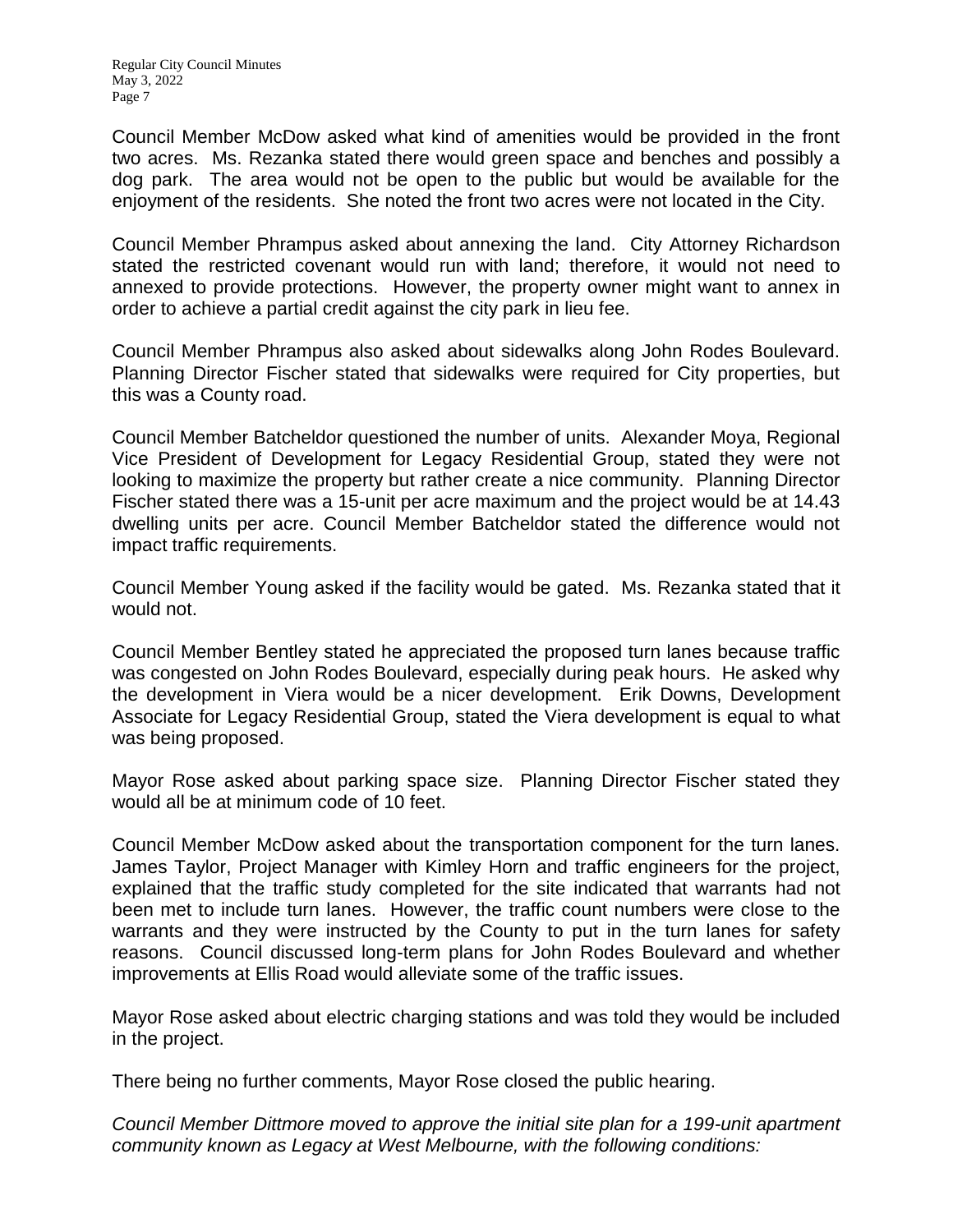- *1. Obtain outside agency permits from the Florida Department of Environmental Protection and the St. Johns River Water Management District prior to final site plan approval.*
- *2. Pay the fee in lieu of public recreation dedication and record the required recreation agreement.*
- *3. The restricted covenant for the land along John Rodes Boulevard be reviewed by the City Attorney prior to recording.*

*Mayor Rose seconded the motion, which passed unanimously.* 

### **8. PUBLIC FORUM**

There were no comments from the public.

### **9. CONSENT AGENDA**

*Deputy Mayor Young moved to approve the following consent agenda. Council Member Dittmore seconded the motion, which passed unanimously*.

- Regular City Council meeting minutes for Tuesday, April 19, 2022.
- Authorization for the Mayor to sign the Department of Environmental Protection Standard Grant Agreement for \$3,433,300 for the Ashley Manor, Dundee Circle, and Manor Place Septic-to-Sewer project.
- Receipt of the Second Quarter 2021-2022 Budget Report.

### **10. MANAGEMENT REPORTS**

**Police Department Quarterly Report**. Deputy Chief Cordeau presented the quarterly Police Department Report.

### **11. CITY COUNCIL REPORTS**

Deputy Mayor Young reported the Transportation Planning Organization had been recertified and provided an update on the Ellis Road widening project. She also provided an update from the Tourist Development Council.

Council Member McDow reported on several meetings in the last month and commended the City Attorney on the recent response for public records.

Council Member Phrampus expressed appreciation for City staff in assisting in his review of the City Manager applications.

Council Member Batcheldor provided observations on the international travel at the Melbourne airport and the Tui airline. He also expressed appreciation for the response by the City on records requests.